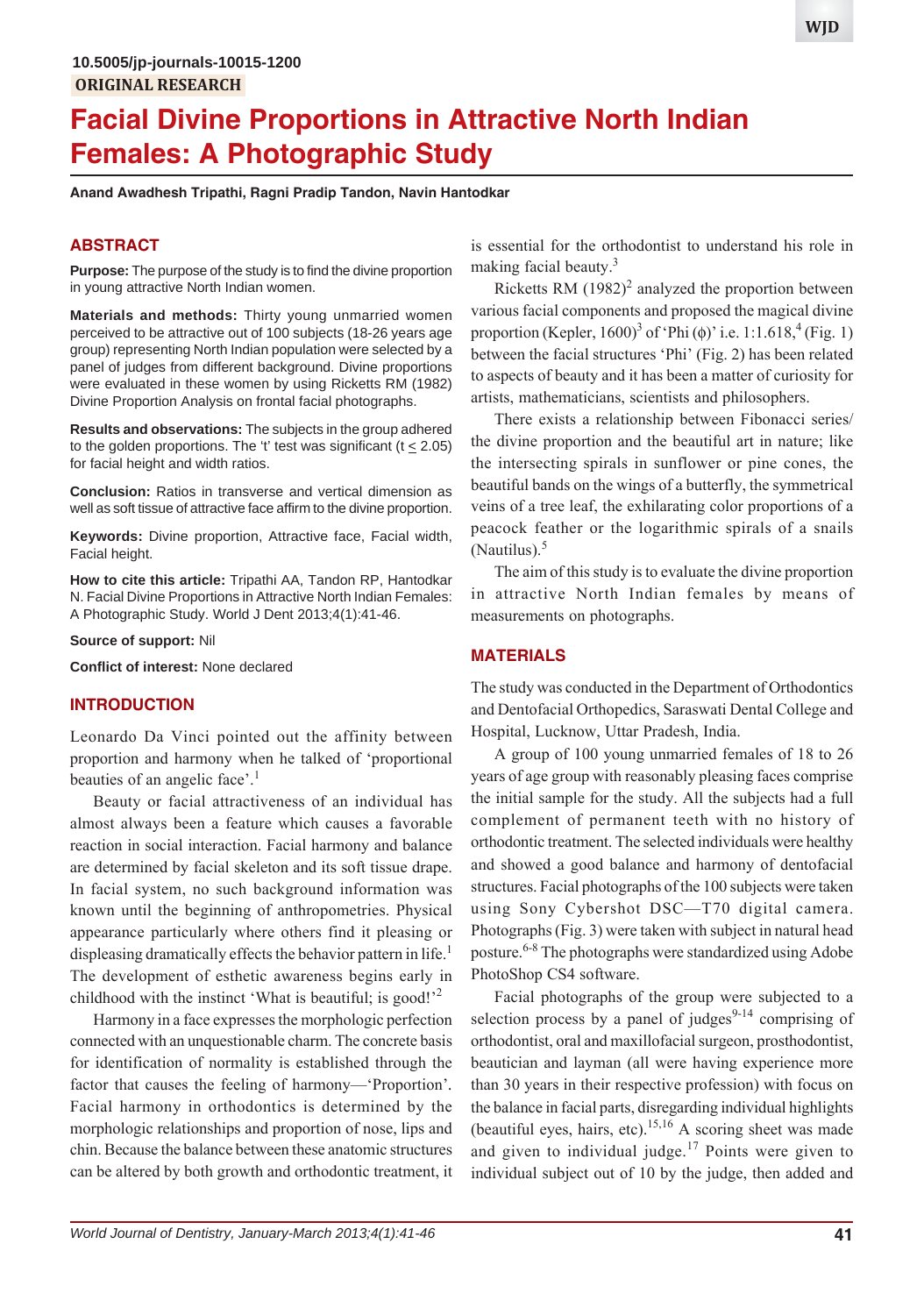*Anand Awadhesh Tripathi et al*



**Fig. 1:** Golden divider showing golden ratio



AB:C'B-1:1.618

**Fig. 2:** The golden ratio is divided



**Fig. 3:** Method of taking a frontal photo of subject

top 30 scorers were selected from the above group and formed the database for further photographic analysis.

## **METHODS**

The facial photographs were measured and analyzed using digital Vernier caliper with nearest of 0.01 mm accuracy.

## **Frontal Photographic Measurements and Analysis**

Transverse facial measurement landmarks are as follows: 1. LN—Lateral rim of ala of nose.

- 2. CH—Cheilion point at the angle of the mouth.
- 3. LC—Point at the lateral canthus of eye.
- 4. TS—Point at the lateral border of temple at the level of the eye.

Vertical facial measurement landmarks are as follows:

- 1. *Trichion (TR)*: Point at beginning of hair on the forehead in young people, which corresponds to the point at the junction of facial and skull fascia.
- 2. *Lateral canthus of eye (LC)*: A point situated on the midline of face corresponding to superior border of alar curve of the nose.
- 3. *Alar curve of the nose (AL)*: Point situated on the midline of nose corresponding to the superior border of alar curve of nose.
- 4. *Cheilion (CH)*: Midpoint between the upper and lower lips selected at level of stomion.
- 5. *Menton (M)*: Point corresponding with soft tissue menton at the lower border of soft tissue chin.

All possible intermeasurement ratios between the vertical and transverse landmarks of the face was evaluated for any statistically significant ratio equivalent to the golden proportion constant 1.618 (divine proportion).

# **STATISTICAL TOOLS**

The statistical analysis was done using SPSS (statistical package for social sciences) version 15.0 statistical analysis software. The values were represented in number (%) and  $mean \pm SD$ .

The following statistical formulas were used:

1. *Mean*: To obtain the mean, the individual observations were first added together and then divided by the number of observation. The operation of adding together or summation is denoted by the sign  $\Sigma$ .

The individual observation is denoted by the sign X, number of observation denoted by n, and the mean by

X  

$$
\overline{X} = \frac{\sum X}{\text{No. of observations (n)}}
$$

2. *Standard deviation*: It is denoted by the Greek letter  $\sigma$ . If a sample is more than 30 then,

$$
\sigma = \sqrt{\frac{\sum (X - \overline{X})^2}{n}}
$$

When sample in less than 30 then,

$$
\sigma = \sqrt{\frac{\sum (X - \overline{X})^2}{n-1}}
$$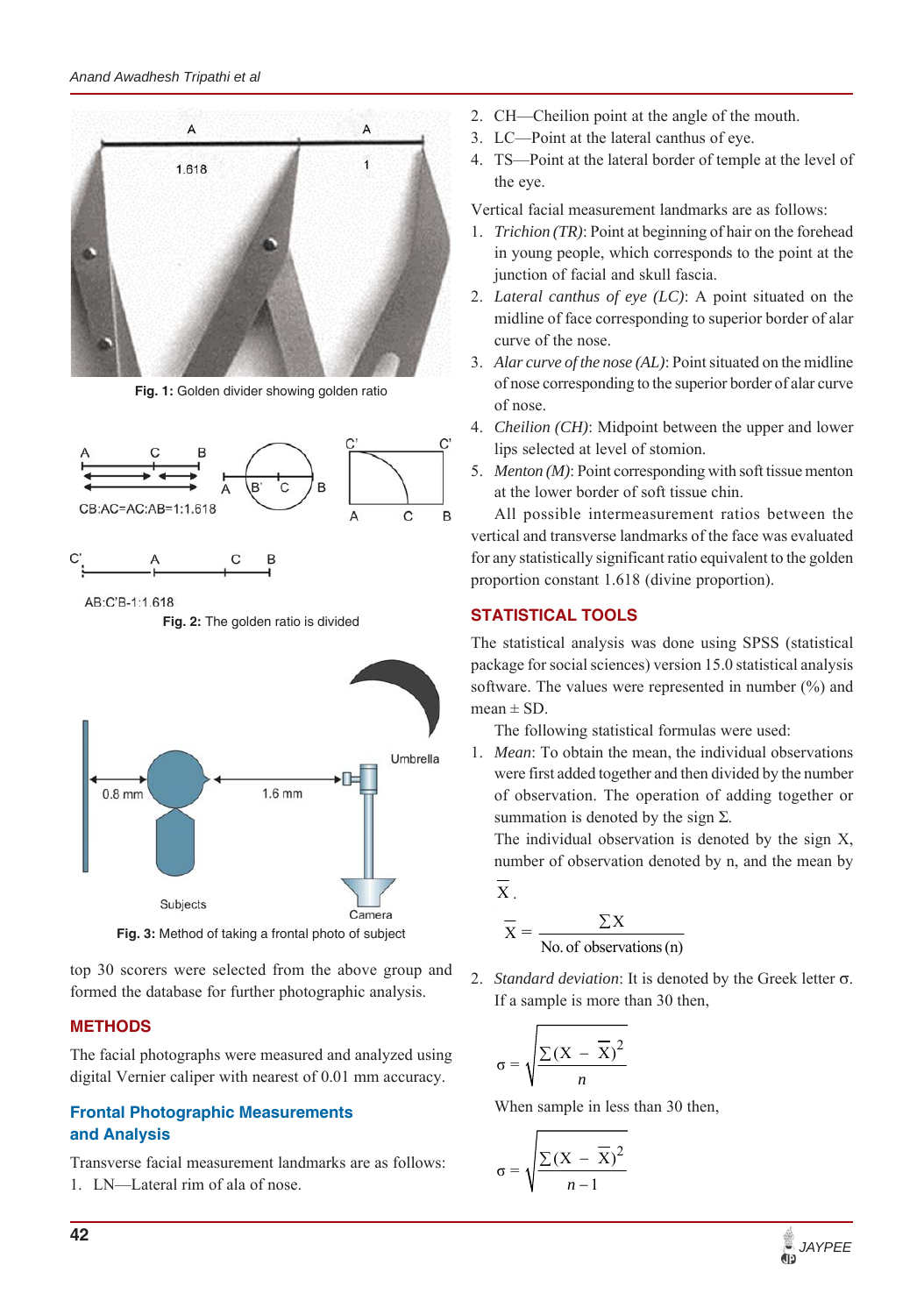3. *Coefficient of variance (%)*

 $COV = (SD/mean) \times 100$ 

- 4. *Standard error mean*: SEM =  $SD/\sqrt{n}$  means that the standard deviation divided by square root of 'n'. As number of sample increases SEM decrease, that is why it is preferred to have greater number of samples.
- 5. *One-sample 't' test*

$$
t = \frac{\overline{X} - \mu}{S} \sqrt{n}
$$

Where,

 $t = One$  sample t-test

- $\mu$  = Population mean (in this case the divine ratio)
- S = Standard deviation for one sample t-test

 $\overline{X}$  = Sample mean

- n = Number of observations in sample
- 6. *'t' test critical value*: For one sample 't' test the critical value at 95% confidence level and degree of freedom 29, was calculated to be 2.05, any value above to this is significant.

As 't' test exceeding the critical value, it was considered to be showing significant difference from group of population mean (golden proportion/divine ratio).

7. *Level of significance*: 't' is level of significance

 $t \leq 2.05$ : Significant

- $t \leq 2.75$ : Highly significant
- $t \leq 3.65$ : Very highly significant

#### **RESULTS**

#### **Frontal Transverse Relation**

The ratio for analysis of golden proportion in transverse dimension were calculated by ratio between two transverse landmarks of linear measurements with other two transverse landmark of linear measurement *viz* TS-TS:LC-LC, LC-LC:LC-LN-LN and so on (Fig. 4).

Mean of frontal width relation ratio with 't' value for 30 samples are shown in Table 1 and Graph 1. The 't' test



**Fig. 4:** Landmarks and measurements for facial width analysis



**Graph 1:** Photographic transverse and vertical measurements (mm)

critical value at 95% confidence level and degree of freedom 29, was calculated to be 2.05, any value above to this is significant. Table 2 shows the statistically very high significant ratios between transverse measurements as tested by 't' test at  $t \leq 3.65\%$  (Table 2 and Graph 2).

#### **Frontal Vertical Relation**

The vertical analysis included nine vertical measurements from frontal photograph (Fig. 5) as shown in Table 1 and

| Table 1: Photographic transverse and vertical measurements (mm) |                   |       |       |       |       |       |       |       |       |
|-----------------------------------------------------------------|-------------------|-------|-------|-------|-------|-------|-------|-------|-------|
|                                                                 | <b>Transverse</b> |       |       |       |       |       |       |       |       |
|                                                                 | TS-TS             | LC-LC |       | LN-LN |       |       | CH-CH |       |       |
| Mean                                                            | 62.71             |       | 45.51 |       |       | 18.18 |       |       | 23.83 |
| SD.                                                             | 1.88              | 1.98  |       |       | 1.27  |       |       | 1.35  |       |
| $COV$ $(\%)$                                                    | 3.00              | 4.34  |       |       | 7.01  |       |       | 5.66  |       |
|                                                                 | <b>Vertical</b>   |       |       |       |       |       |       |       |       |
|                                                                 | TR-M              | LC-M  | TR-AL | TR-LC | AL-M  | LC-CH | CH-M  | LC-AL | AL-CH |
| Mean                                                            | 83.90             | 48.27 | 55.80 | 35.04 | 28.86 | 28.77 | 19.27 | 19.28 | 10.01 |
| <b>SD</b>                                                       | 3.89              | 2.253 | 5.30  | 3.03  | 2.08  | 1.25  | 1.37  | 1.27  | 0.87  |
| $COV$ $(\%)$                                                    | 4.64              | 4.67  | 9.50  | 8.65  | 7.21  | 4.35  | 7.11  | 6.61  | 8.69  |

*World Journal of Dentistry, January-March 2013;4(1):41-46* **43**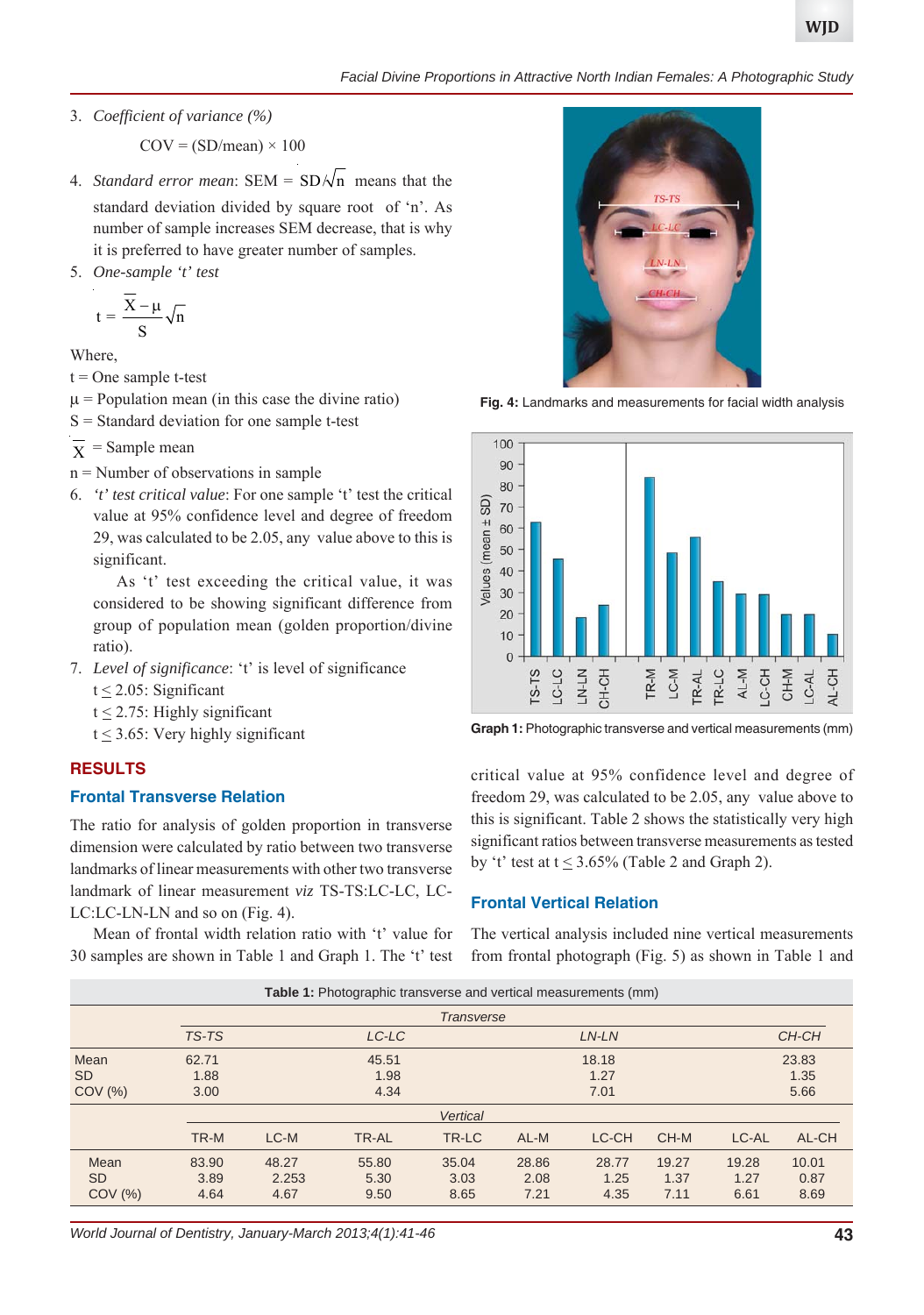| <b>SD</b><br>Mean<br>Test for divine proportion<br><b>Transverse</b><br>$***$<br>TS-TS/LC-LC<br>2.25<br>0.25<br>0.45<br>0.05<br>LC-LC/TS-TS<br>1.00<br>TS-TS/LN-LN<br>0.06<br>1.00<br>LN-LN/TS-TS<br>0.06<br>***<br>2.25<br>0.20<br>TS-TS/CH-CH<br>0.45<br>0.04<br>CH-CH/TS-TS<br>0.45<br>0.04<br>LC-LC/LN-LN<br>2.25<br>0.20<br>LN-LN/LC-LC<br>1.00<br>0.06<br>LC-LC/CH-CH<br>1.00<br>CH-CH/LC-LC<br>0.06<br>***<br>2.25<br>0.24<br>LN-LN/CH-CH<br>0.45<br>0.05<br>CH-CH/LN-LN<br>Vertical<br>$**$<br>TR-M/LC-M<br>1.74<br>0.07<br>$***$<br>0.59<br>0.02<br>LC-M/TR-M<br>TR-M/TR-AL<br>1.58<br>0.11<br>TR-AL/TR-M<br>0.65<br>0.07<br>LC-M/TR-LC<br>1.39<br>0.12<br>TR-LC/LC-M<br>0.73<br>0.06<br>TR-AL/AL-M<br>1.94<br>0.22<br>0.52<br>0.05<br>AL-M/TR-AL<br>AL-M/LC-AL<br>1.50<br>0.15<br>$***$<br>LC-AL/AL-M<br>1.68<br>0.10<br>LC-CH/CH-M<br>1.50<br>0.10<br>CH-M/LC-CH<br>0.64<br>0.04<br>1.93<br>0.15<br>CH-M/AL-CH<br>0.52<br>0.04<br>AL-CH/CH-M<br>1.94<br>0.23<br>LC-AL/AL-CH<br>0.52<br>0.06<br>AL-CH/LC-AL<br>1.68<br>LC-M/AL-M<br>0.10<br>0.60<br>AL-M/LC-M<br>0.03<br>***<br>LC-M/LC-CH<br>1.68<br>0.05<br>LC-CH/LC-M<br>0.60<br>0.02<br>TR-AL/TR-LC<br>0.87<br>0.06<br>1.16<br>0.10<br>TR-LC/TR-AL<br>1.94<br>0.21<br>TR-AL/LC-CH<br>0.52<br>0.04<br>LC-CH/TR-AL<br>1.82<br>TR-LC/CH-M<br>0.15<br>$***$<br>CH-M/TR-LC<br>0.58<br>0.05<br>TR-LC/LC-AL<br>1.82<br>0.19<br>LC-AL/TR-LC<br>0.59<br>0.06<br>1.50<br>0.08<br>AL-M/CH-M<br>0.67<br>0.04<br>CH-M/AL-M<br>1.50<br>LC-CH/LC-AL<br>0.08<br>$\star$<br>LC-AL/LC-CH<br>0.67<br>0.04 | <b>Table 2:</b> Analysis of proportionality of transverse and vertical measurements |  |  |  |  |  |  |  |
|------------------------------------------------------------------------------------------------------------------------------------------------------------------------------------------------------------------------------------------------------------------------------------------------------------------------------------------------------------------------------------------------------------------------------------------------------------------------------------------------------------------------------------------------------------------------------------------------------------------------------------------------------------------------------------------------------------------------------------------------------------------------------------------------------------------------------------------------------------------------------------------------------------------------------------------------------------------------------------------------------------------------------------------------------------------------------------------------------------------------------------------------------------------------------------------------------------------------------------------------------------------------------------------------------------------------------------------------------------------------------------------------------------------------------------------------------------------------------------------------------------------------------------------------------|-------------------------------------------------------------------------------------|--|--|--|--|--|--|--|
|                                                                                                                                                                                                                                                                                                                                                                                                                                                                                                                                                                                                                                                                                                                                                                                                                                                                                                                                                                                                                                                                                                                                                                                                                                                                                                                                                                                                                                                                                                                                                      |                                                                                     |  |  |  |  |  |  |  |
|                                                                                                                                                                                                                                                                                                                                                                                                                                                                                                                                                                                                                                                                                                                                                                                                                                                                                                                                                                                                                                                                                                                                                                                                                                                                                                                                                                                                                                                                                                                                                      |                                                                                     |  |  |  |  |  |  |  |
|                                                                                                                                                                                                                                                                                                                                                                                                                                                                                                                                                                                                                                                                                                                                                                                                                                                                                                                                                                                                                                                                                                                                                                                                                                                                                                                                                                                                                                                                                                                                                      |                                                                                     |  |  |  |  |  |  |  |
|                                                                                                                                                                                                                                                                                                                                                                                                                                                                                                                                                                                                                                                                                                                                                                                                                                                                                                                                                                                                                                                                                                                                                                                                                                                                                                                                                                                                                                                                                                                                                      |                                                                                     |  |  |  |  |  |  |  |
|                                                                                                                                                                                                                                                                                                                                                                                                                                                                                                                                                                                                                                                                                                                                                                                                                                                                                                                                                                                                                                                                                                                                                                                                                                                                                                                                                                                                                                                                                                                                                      |                                                                                     |  |  |  |  |  |  |  |
|                                                                                                                                                                                                                                                                                                                                                                                                                                                                                                                                                                                                                                                                                                                                                                                                                                                                                                                                                                                                                                                                                                                                                                                                                                                                                                                                                                                                                                                                                                                                                      |                                                                                     |  |  |  |  |  |  |  |
|                                                                                                                                                                                                                                                                                                                                                                                                                                                                                                                                                                                                                                                                                                                                                                                                                                                                                                                                                                                                                                                                                                                                                                                                                                                                                                                                                                                                                                                                                                                                                      |                                                                                     |  |  |  |  |  |  |  |
|                                                                                                                                                                                                                                                                                                                                                                                                                                                                                                                                                                                                                                                                                                                                                                                                                                                                                                                                                                                                                                                                                                                                                                                                                                                                                                                                                                                                                                                                                                                                                      |                                                                                     |  |  |  |  |  |  |  |
|                                                                                                                                                                                                                                                                                                                                                                                                                                                                                                                                                                                                                                                                                                                                                                                                                                                                                                                                                                                                                                                                                                                                                                                                                                                                                                                                                                                                                                                                                                                                                      |                                                                                     |  |  |  |  |  |  |  |
|                                                                                                                                                                                                                                                                                                                                                                                                                                                                                                                                                                                                                                                                                                                                                                                                                                                                                                                                                                                                                                                                                                                                                                                                                                                                                                                                                                                                                                                                                                                                                      |                                                                                     |  |  |  |  |  |  |  |
|                                                                                                                                                                                                                                                                                                                                                                                                                                                                                                                                                                                                                                                                                                                                                                                                                                                                                                                                                                                                                                                                                                                                                                                                                                                                                                                                                                                                                                                                                                                                                      |                                                                                     |  |  |  |  |  |  |  |
|                                                                                                                                                                                                                                                                                                                                                                                                                                                                                                                                                                                                                                                                                                                                                                                                                                                                                                                                                                                                                                                                                                                                                                                                                                                                                                                                                                                                                                                                                                                                                      |                                                                                     |  |  |  |  |  |  |  |
|                                                                                                                                                                                                                                                                                                                                                                                                                                                                                                                                                                                                                                                                                                                                                                                                                                                                                                                                                                                                                                                                                                                                                                                                                                                                                                                                                                                                                                                                                                                                                      |                                                                                     |  |  |  |  |  |  |  |
|                                                                                                                                                                                                                                                                                                                                                                                                                                                                                                                                                                                                                                                                                                                                                                                                                                                                                                                                                                                                                                                                                                                                                                                                                                                                                                                                                                                                                                                                                                                                                      |                                                                                     |  |  |  |  |  |  |  |
|                                                                                                                                                                                                                                                                                                                                                                                                                                                                                                                                                                                                                                                                                                                                                                                                                                                                                                                                                                                                                                                                                                                                                                                                                                                                                                                                                                                                                                                                                                                                                      |                                                                                     |  |  |  |  |  |  |  |
|                                                                                                                                                                                                                                                                                                                                                                                                                                                                                                                                                                                                                                                                                                                                                                                                                                                                                                                                                                                                                                                                                                                                                                                                                                                                                                                                                                                                                                                                                                                                                      |                                                                                     |  |  |  |  |  |  |  |
|                                                                                                                                                                                                                                                                                                                                                                                                                                                                                                                                                                                                                                                                                                                                                                                                                                                                                                                                                                                                                                                                                                                                                                                                                                                                                                                                                                                                                                                                                                                                                      |                                                                                     |  |  |  |  |  |  |  |
|                                                                                                                                                                                                                                                                                                                                                                                                                                                                                                                                                                                                                                                                                                                                                                                                                                                                                                                                                                                                                                                                                                                                                                                                                                                                                                                                                                                                                                                                                                                                                      |                                                                                     |  |  |  |  |  |  |  |
|                                                                                                                                                                                                                                                                                                                                                                                                                                                                                                                                                                                                                                                                                                                                                                                                                                                                                                                                                                                                                                                                                                                                                                                                                                                                                                                                                                                                                                                                                                                                                      |                                                                                     |  |  |  |  |  |  |  |
|                                                                                                                                                                                                                                                                                                                                                                                                                                                                                                                                                                                                                                                                                                                                                                                                                                                                                                                                                                                                                                                                                                                                                                                                                                                                                                                                                                                                                                                                                                                                                      |                                                                                     |  |  |  |  |  |  |  |
|                                                                                                                                                                                                                                                                                                                                                                                                                                                                                                                                                                                                                                                                                                                                                                                                                                                                                                                                                                                                                                                                                                                                                                                                                                                                                                                                                                                                                                                                                                                                                      |                                                                                     |  |  |  |  |  |  |  |
|                                                                                                                                                                                                                                                                                                                                                                                                                                                                                                                                                                                                                                                                                                                                                                                                                                                                                                                                                                                                                                                                                                                                                                                                                                                                                                                                                                                                                                                                                                                                                      |                                                                                     |  |  |  |  |  |  |  |
|                                                                                                                                                                                                                                                                                                                                                                                                                                                                                                                                                                                                                                                                                                                                                                                                                                                                                                                                                                                                                                                                                                                                                                                                                                                                                                                                                                                                                                                                                                                                                      |                                                                                     |  |  |  |  |  |  |  |
|                                                                                                                                                                                                                                                                                                                                                                                                                                                                                                                                                                                                                                                                                                                                                                                                                                                                                                                                                                                                                                                                                                                                                                                                                                                                                                                                                                                                                                                                                                                                                      |                                                                                     |  |  |  |  |  |  |  |
|                                                                                                                                                                                                                                                                                                                                                                                                                                                                                                                                                                                                                                                                                                                                                                                                                                                                                                                                                                                                                                                                                                                                                                                                                                                                                                                                                                                                                                                                                                                                                      |                                                                                     |  |  |  |  |  |  |  |
|                                                                                                                                                                                                                                                                                                                                                                                                                                                                                                                                                                                                                                                                                                                                                                                                                                                                                                                                                                                                                                                                                                                                                                                                                                                                                                                                                                                                                                                                                                                                                      |                                                                                     |  |  |  |  |  |  |  |
|                                                                                                                                                                                                                                                                                                                                                                                                                                                                                                                                                                                                                                                                                                                                                                                                                                                                                                                                                                                                                                                                                                                                                                                                                                                                                                                                                                                                                                                                                                                                                      |                                                                                     |  |  |  |  |  |  |  |
|                                                                                                                                                                                                                                                                                                                                                                                                                                                                                                                                                                                                                                                                                                                                                                                                                                                                                                                                                                                                                                                                                                                                                                                                                                                                                                                                                                                                                                                                                                                                                      |                                                                                     |  |  |  |  |  |  |  |
|                                                                                                                                                                                                                                                                                                                                                                                                                                                                                                                                                                                                                                                                                                                                                                                                                                                                                                                                                                                                                                                                                                                                                                                                                                                                                                                                                                                                                                                                                                                                                      |                                                                                     |  |  |  |  |  |  |  |
|                                                                                                                                                                                                                                                                                                                                                                                                                                                                                                                                                                                                                                                                                                                                                                                                                                                                                                                                                                                                                                                                                                                                                                                                                                                                                                                                                                                                                                                                                                                                                      |                                                                                     |  |  |  |  |  |  |  |
|                                                                                                                                                                                                                                                                                                                                                                                                                                                                                                                                                                                                                                                                                                                                                                                                                                                                                                                                                                                                                                                                                                                                                                                                                                                                                                                                                                                                                                                                                                                                                      |                                                                                     |  |  |  |  |  |  |  |
|                                                                                                                                                                                                                                                                                                                                                                                                                                                                                                                                                                                                                                                                                                                                                                                                                                                                                                                                                                                                                                                                                                                                                                                                                                                                                                                                                                                                                                                                                                                                                      |                                                                                     |  |  |  |  |  |  |  |
|                                                                                                                                                                                                                                                                                                                                                                                                                                                                                                                                                                                                                                                                                                                                                                                                                                                                                                                                                                                                                                                                                                                                                                                                                                                                                                                                                                                                                                                                                                                                                      |                                                                                     |  |  |  |  |  |  |  |
|                                                                                                                                                                                                                                                                                                                                                                                                                                                                                                                                                                                                                                                                                                                                                                                                                                                                                                                                                                                                                                                                                                                                                                                                                                                                                                                                                                                                                                                                                                                                                      |                                                                                     |  |  |  |  |  |  |  |
|                                                                                                                                                                                                                                                                                                                                                                                                                                                                                                                                                                                                                                                                                                                                                                                                                                                                                                                                                                                                                                                                                                                                                                                                                                                                                                                                                                                                                                                                                                                                                      |                                                                                     |  |  |  |  |  |  |  |
|                                                                                                                                                                                                                                                                                                                                                                                                                                                                                                                                                                                                                                                                                                                                                                                                                                                                                                                                                                                                                                                                                                                                                                                                                                                                                                                                                                                                                                                                                                                                                      |                                                                                     |  |  |  |  |  |  |  |
|                                                                                                                                                                                                                                                                                                                                                                                                                                                                                                                                                                                                                                                                                                                                                                                                                                                                                                                                                                                                                                                                                                                                                                                                                                                                                                                                                                                                                                                                                                                                                      |                                                                                     |  |  |  |  |  |  |  |
|                                                                                                                                                                                                                                                                                                                                                                                                                                                                                                                                                                                                                                                                                                                                                                                                                                                                                                                                                                                                                                                                                                                                                                                                                                                                                                                                                                                                                                                                                                                                                      |                                                                                     |  |  |  |  |  |  |  |
|                                                                                                                                                                                                                                                                                                                                                                                                                                                                                                                                                                                                                                                                                                                                                                                                                                                                                                                                                                                                                                                                                                                                                                                                                                                                                                                                                                                                                                                                                                                                                      |                                                                                     |  |  |  |  |  |  |  |
|                                                                                                                                                                                                                                                                                                                                                                                                                                                                                                                                                                                                                                                                                                                                                                                                                                                                                                                                                                                                                                                                                                                                                                                                                                                                                                                                                                                                                                                                                                                                                      |                                                                                     |  |  |  |  |  |  |  |
|                                                                                                                                                                                                                                                                                                                                                                                                                                                                                                                                                                                                                                                                                                                                                                                                                                                                                                                                                                                                                                                                                                                                                                                                                                                                                                                                                                                                                                                                                                                                                      |                                                                                     |  |  |  |  |  |  |  |
|                                                                                                                                                                                                                                                                                                                                                                                                                                                                                                                                                                                                                                                                                                                                                                                                                                                                                                                                                                                                                                                                                                                                                                                                                                                                                                                                                                                                                                                                                                                                                      |                                                                                     |  |  |  |  |  |  |  |
|                                                                                                                                                                                                                                                                                                                                                                                                                                                                                                                                                                                                                                                                                                                                                                                                                                                                                                                                                                                                                                                                                                                                                                                                                                                                                                                                                                                                                                                                                                                                                      |                                                                                     |  |  |  |  |  |  |  |
|                                                                                                                                                                                                                                                                                                                                                                                                                                                                                                                                                                                                                                                                                                                                                                                                                                                                                                                                                                                                                                                                                                                                                                                                                                                                                                                                                                                                                                                                                                                                                      |                                                                                     |  |  |  |  |  |  |  |
|                                                                                                                                                                                                                                                                                                                                                                                                                                                                                                                                                                                                                                                                                                                                                                                                                                                                                                                                                                                                                                                                                                                                                                                                                                                                                                                                                                                                                                                                                                                                                      |                                                                                     |  |  |  |  |  |  |  |
|                                                                                                                                                                                                                                                                                                                                                                                                                                                                                                                                                                                                                                                                                                                                                                                                                                                                                                                                                                                                                                                                                                                                                                                                                                                                                                                                                                                                                                                                                                                                                      |                                                                                     |  |  |  |  |  |  |  |
|                                                                                                                                                                                                                                                                                                                                                                                                                                                                                                                                                                                                                                                                                                                                                                                                                                                                                                                                                                                                                                                                                                                                                                                                                                                                                                                                                                                                                                                                                                                                                      |                                                                                     |  |  |  |  |  |  |  |
|                                                                                                                                                                                                                                                                                                                                                                                                                                                                                                                                                                                                                                                                                                                                                                                                                                                                                                                                                                                                                                                                                                                                                                                                                                                                                                                                                                                                                                                                                                                                                      |                                                                                     |  |  |  |  |  |  |  |

\*p < 0.05: Significant; \*\*p < 0.01: Highly significant; \*\*\*p < 0.001: Very highly significant

Graph 1. Statistically significant ratios between vertical measurements as tested by 't' test at  $t \le 2.05\%$  are shown in Table 2 and Graph 2.

## **DISCUSSION**

Results in this study on the facial width proportion (transverse) analysis showed with reference to 't' test critical value (2.05) that TS-TS:LC-LC (width of the head at temporal soft tissue is golden to lateral width of eyes at the lateral canthus; 2.249), TS-TS:CH-CH (width of head at temporal soft tissue is golden to width of mouth; 2.249), LN-LN:LC-LC (width of nose is golden to lateral width of eyes at the lateral canthus), LN-LN:CH-CH (width of nose is golden to width of mouth; 2.252), where  $t \leq 3.65$ , was very highly significant.

In our study we found TS-TS:LC-LC (width of the head at temporal soft tissue is golden to lateral width of eyes at the lateral canthus) to be 2.249. This is similar to the results found by Mizumoto et  $al^{18}$  who did a photographic analysis on young Japanese women and found that the ratio TS-TS:LC-LC was 1.620.

We also found that TS-TS:CH-CH (width of head at temporal soft tissue is golden to width of mouth; 2.249), LN-LN:LC-LC (width of nose is golden to lateral width of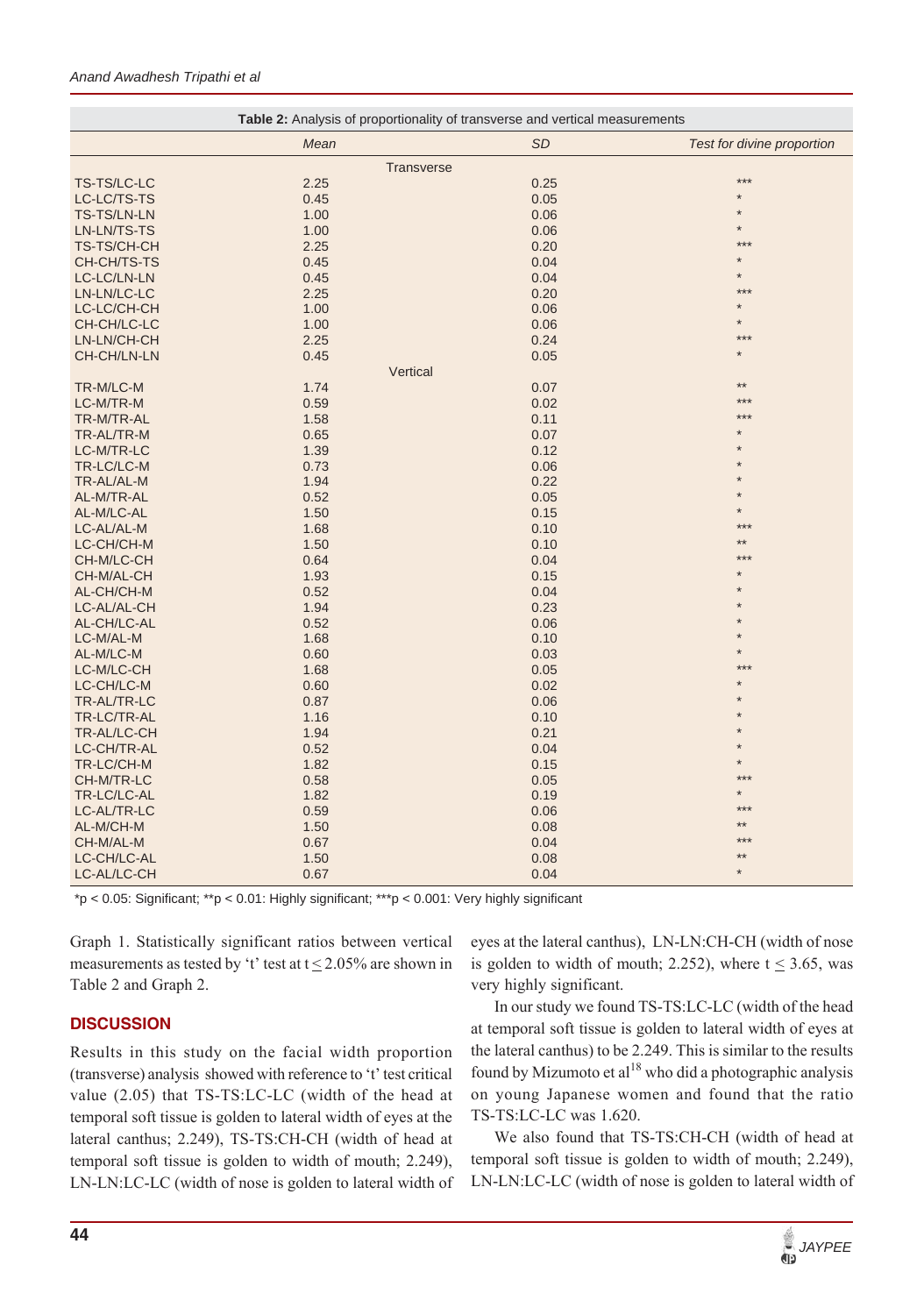*Facial Divine Proportions in Attractive North Indian Females: A Photographic Study*



**Graph 2:** Analysis of proportionality of transverse and vertical measurements

eyes at the lateral canthus), LN-LN:CH-CH (width of nose is golden to width of mouth) is 2.252. Similarly Proffit and White<sup>19</sup> reported a ratio of the widths of mouth and lower face (2.5), in frontal facial symmetry and concluded that the width of the base of the nose should be approximately the same as the distance between the inner canthi, whereas the width of the mouth should be approximately the distance between the irises.

On photographic vertical analysis it was found that, the facial structures which show golden relation to each other are LC-M:TR-M (lower and mid anterior facial height is golden to total facial height), 0.585; TR-M:TR-AL (upper and midfacial height is golden to total facial height), 1.582; LC-AL:AL-M (midfacial height is golden to lower facial height), 1.677; CH-M:LC-CH (lower one-third of facial height is golden facial height is golden lower one-third of anterior facial height, 0.640; LC-M:LC-CH (upper mid onethird and lower one-third is golden to lower one-third of face), 1.678; CH-M:TR-LC (lower one-third of facial height is golden to upper two-third and mid one-third of face), 0.582; LC-AL:TR-LC (mid one-third of facial height is golden to upper two-third of face), 0.594; CH-M:AL-M (showing lower one-third of face golden to menton), 0.668; where  $t < 3.65$  was very highly significant.



**Fig. 5:** Landmarks and measurements for facial height analysis

We found that LC-M:TR-M (lower and mid anterior facial height is golden to total facial height) *viz* (1.7394) is within standard error of 95 to 105%, TR-M:TR-AL (upper and midfacial height is golden to total facial height; 1.582) within standard error 90 to 110%. This was in accordance with the results of Mizumoto et al,  $18$  who reported that the TR-M:LC-M was (1.620) within standard error of 97 to 102% and TR-M:TR-AL was (1.69) with standard error of 104% with the conclusion that attractive faces has strong statistical tendency toward golden ratio.